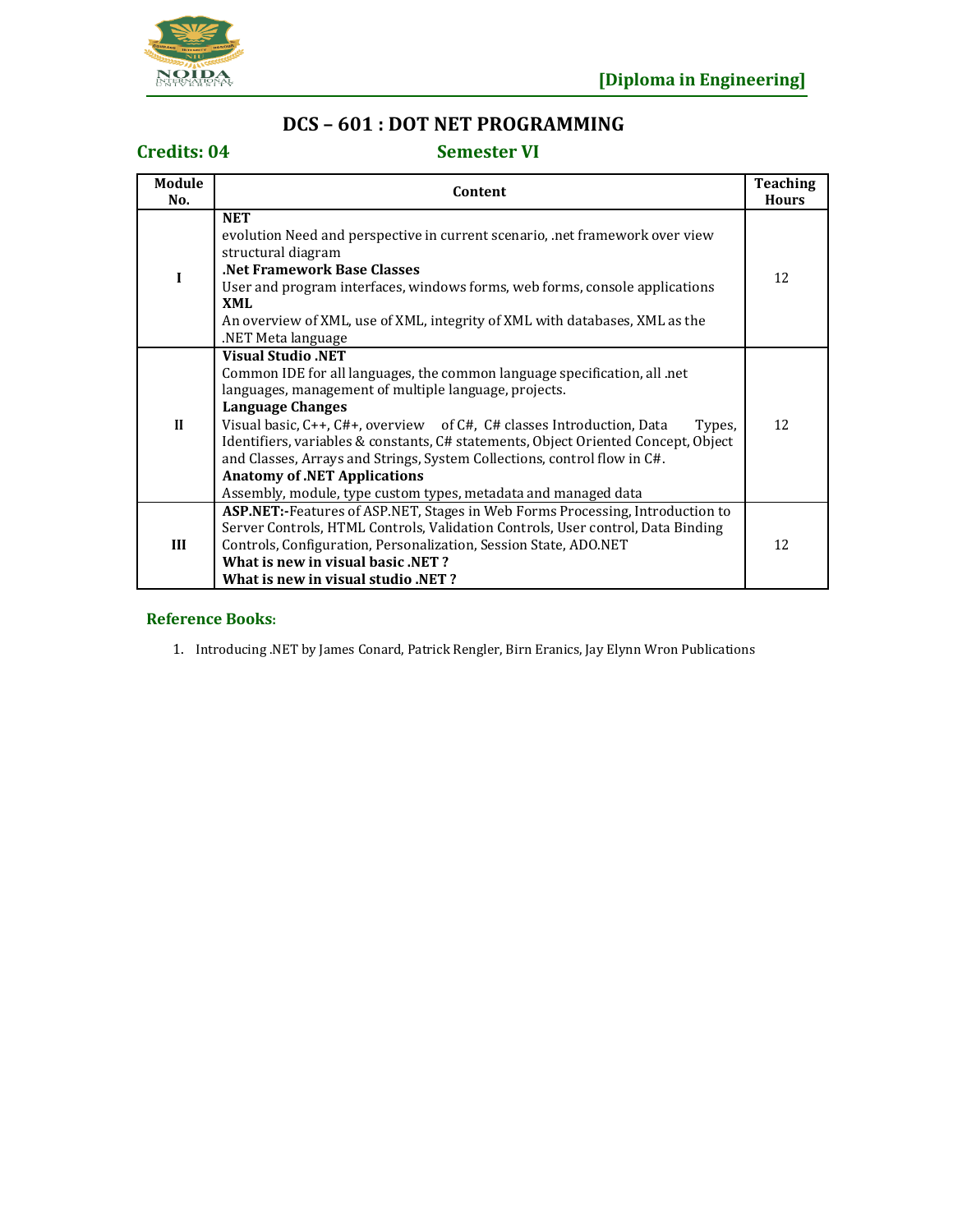

## **DCS – 602 : MULTIMEDIA**

### **Credits: 04 Semester VI**

| Module<br>No. | Content                                                                                                                                                                                                                                                                                                                                                                                                                                                                                                                                                                                                                                                                                                  | <b>Teaching</b><br><b>Hours</b> |
|---------------|----------------------------------------------------------------------------------------------------------------------------------------------------------------------------------------------------------------------------------------------------------------------------------------------------------------------------------------------------------------------------------------------------------------------------------------------------------------------------------------------------------------------------------------------------------------------------------------------------------------------------------------------------------------------------------------------------------|---------------------------------|
| I             | <b>Introduction to Multimedia:</b> -What is multimedia, Components of multimedia,<br>Web and Internet multimedia applications, Transition from conventional media to<br>digital media.<br><b>Computer Fonts and Hypertext:-Usage of text in</b><br>Multimedia, Families and<br>faces of fonts, outline fonts, bitmap fonts<br>International character sets and hypertext, Digital fonts techniques                                                                                                                                                                                                                                                                                                       | 12                              |
| $\mathbf{I}$  | Audio fundamentals and representations:-Digitization of sound, frequency and<br>bandwidth, decibel system, data rate, audio file format, Sound synthesis, MIDI,<br>wavetable, Compression and transmission of audio on Internet, Adding sound to<br>your multimedia project, Audio software and hardware.<br>Image fundamentals and representations:-Colour Science, Colour, Colour<br>Models, Colour palettes, Dithering, 2D Graphics, Image Compression and File<br>Formats:GIF, JPEG, JPEG 2000, PNG, TIFF, EXIF, PS, PDF, Basic Image Processing [<br>Can Use Photoshop ], Use of image editing software, White balance correction,<br>Dynamic range correction, Gamma correction, Photo Retouching. | 12                              |
| III           | Video and Animation:-Video Basics, How Video Works, Broadcast Video<br>Standards, Analog video, Digital video, Video Recording and Tape formats,<br>Shooting and Editing Video (Use Adobe Premier for editing), Video Compression<br>and File Formats. Video compression based on motion compensation, MPEG-1,<br>MPEG-2, MPEG-4, MPEG-7, MPEG-21, Animation: Cell Animation, Computer<br>Animation, Morphing.<br>Multimedia Authoring:-Multimedia Authoring Basics, Some Authoring Tools,<br>Macromedia Director & Flash.                                                                                                                                                                               | 12                              |

### **Reference Books**

- 1. Tay Vaughan, "Multimedia making it work", Tata McGraw-Hill, 2008.
- 2. Rajneesh Aggarwal & B. B Tiwari, " Multimedia Systems", Excel Publication, New Delhi, 2007.
- 3. Li & Drew, " Fundamentals of Multimedia" , Pearson Education, 2009.

### **Text Book**

- 1. Parekh Ranjan, "Principles of Multimedia", Tata McGraw-Hill, 2007
- 2. Anirban Mukhopadhyay and Arup Chattopadhyay, "Introduction to Computer Graphics and Multimedia", Second Edition, Vikas Publishing House.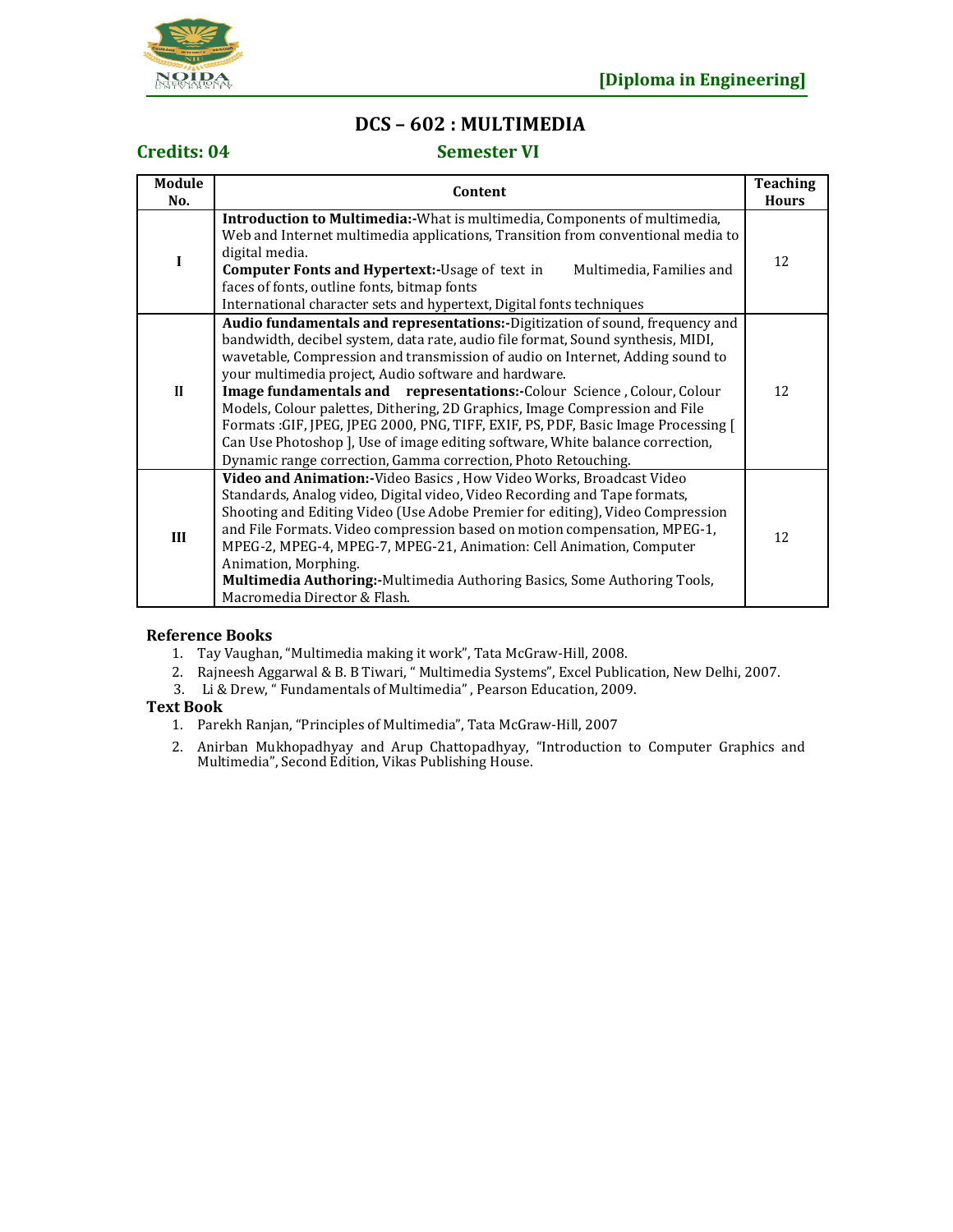

## **DCS – 603: INFORMATION SECURITY**

## **Credits: 04 Semester VI**

| Module<br>No. | Content                                                                                                                                                                                                                                                                                                                                                                                                                                                                                                                                                                                                                             | <b>Teaching</b><br><b>Hours</b> |
|---------------|-------------------------------------------------------------------------------------------------------------------------------------------------------------------------------------------------------------------------------------------------------------------------------------------------------------------------------------------------------------------------------------------------------------------------------------------------------------------------------------------------------------------------------------------------------------------------------------------------------------------------------------|---------------------------------|
| I             | Introduction and Security trends:-<br>Threats to security:- Viruses and Worms, Intruders, Insiders. Avenues of attack,<br>steps in attack, Types of attack: Denial of service, backdoors and trapdoors,<br>sniffing, spoofing, man in the middle, replay, TCP/IP Hacking, encryption attacks.<br>Malware: Viruses, Logic bombs.<br>Security Basics – Confidentiality, Integrity, Availability, Operational model of<br>Computer Security, Layers of security. Access control: Discretionary, Mandatory,<br>Role based                                                                                                               | 12                              |
| $\mathbf{I}$  | Organizational/Operational security: Role of people in security: Password<br>selection, Piggybacking, Shoulder surfing, Dumpster<br>diving, Installing<br>unauthorized software / hardware, Access by non employees, Security, awareness,<br>Individual user responsibilities.<br>Security policies, standards, procedures and guidelines. Physical security: Access<br>controls Biometrics : finger prints, hand prints, Retina, patterns, voice, patterns,<br>signature and writing patterns, keystrokes, Physical barriers. Social Engineering                                                                                   | 12                              |
| III           | Cryptography and Public key Infrastructure Encryption algorithm/Cifer, Caesar's<br>cipher, shift cipher, substitution software, Vigenere cipher, Transposition<br>techniques, Steganography Hashing, SHA, Symmetric encryption DES (Data<br>encryption standard). Asymmetric encryption, Digital signatures, Key escrow.<br>Public key infrastructures : basics, digital certificates, certificate authorities,<br>registration authorities, steps for obtaining a digital certificate, steps for verifying<br>authenticity and integrity of a certificate. Centralized or decentralized<br>infrastructure, private key protection. | 12                              |

### **Reference Books**

- 1. Principles of Computer by Dwayne Williams, Mc Graw Hill Technology Education
- 2. Computer Networks by A.S.Tanenbaum, PHI,ISBN 81-203-2175-8.
- 3. Data communication and networking by B.A.Farouzan, Tata McGraw Hill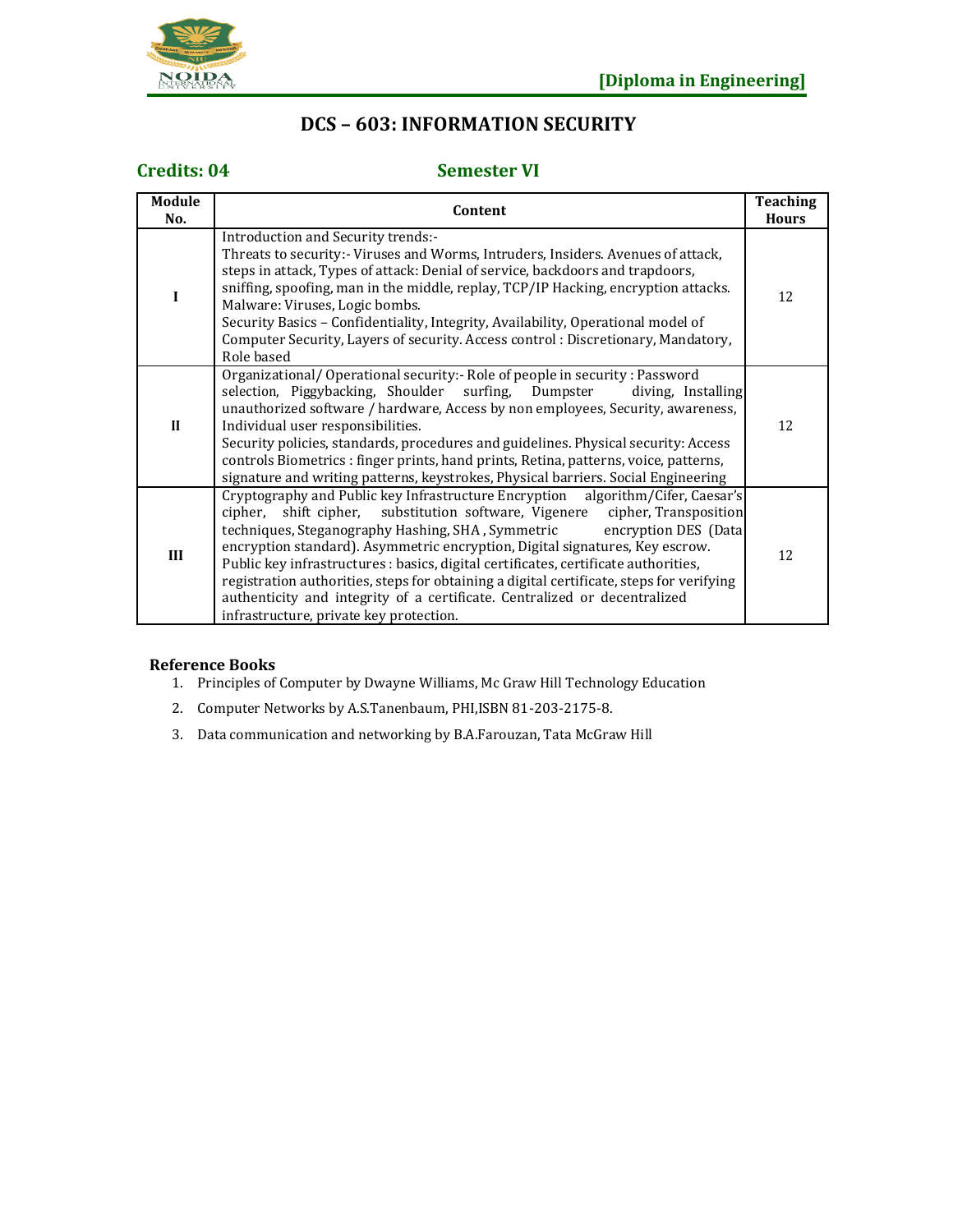

# **DCS – 604: CLOUD COMPUTING**

## **Credits: 4 Semester-VI**

| Module<br>No. | Contents                                                                                                                                                                                                                                                          | Tea<br>chi<br>ng<br>Ho<br>urs |
|---------------|-------------------------------------------------------------------------------------------------------------------------------------------------------------------------------------------------------------------------------------------------------------------|-------------------------------|
|               | UNIT-1<br>Introduction :-<br>Evolution of Cloud Computing, Cloud Computing Overview,<br>Characteristics, Applications, Benefits, Challenges.                                                                                                                      |                               |
|               | Service and Deployment Models<br>Cloud Computing Service Models: Infrastructure as a Service,<br>Platform as a Service, Software as a Service<br>UNIT-II                                                                                                          |                               |
|               | Cloud Computing Deployment Models: Private Cloud; Public<br>Cloud, Community Cloud, Hybrid Cloud, Major Cloud Service<br>providers                                                                                                                                |                               |
|               | Service Level Agreement (SLA) Management<br>Overview of SLA, Types of SLA, SLA Life Cycle, SLA<br>Management Process. 4. Virtualization Concepts (08 Periods)<br>Overview of Virtualization, Types of Virtualization, Benefits of<br>Virtualization, Hypervisors. |                               |
|               | <b>UNIT-III</b>                                                                                                                                                                                                                                                   |                               |
|               | Cloud Security<br>Infrastructure Security, Data Security & Privacy Issues, Legal<br><b>Issues in Cloud Computing.</b><br>Cloud Storage<br>Overview; Storage as a Service, Benefits and Challenges,<br>Storage Area Networks (SANs).                               |                               |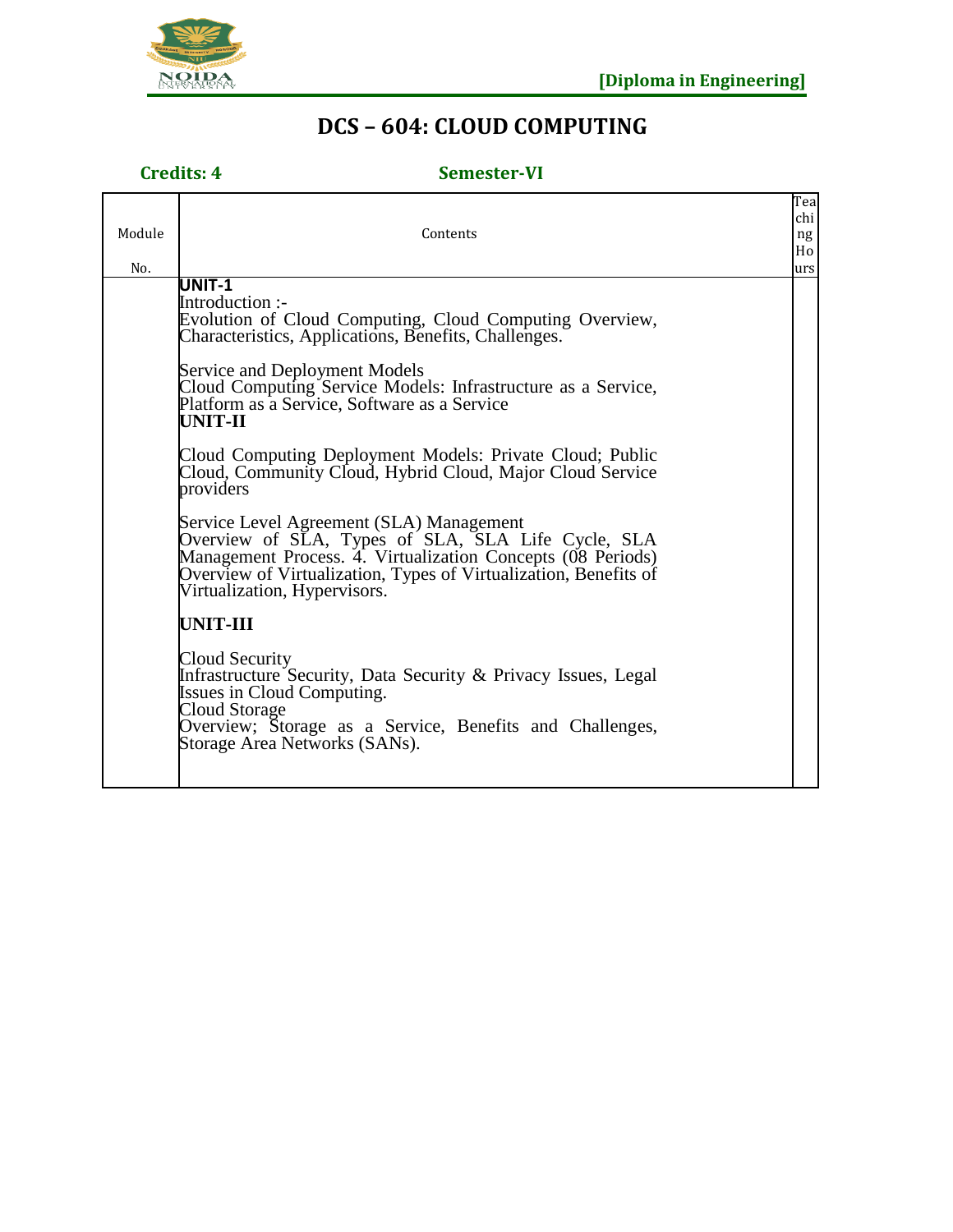## **DME 606: ENTREPRENEURSHIP DEVELOPMENT & MANAGEMENT**

## **Credits: 4 Semester VI**

| Module<br>No. | <b>Contents</b>                                                                                                                                                                                                                                                                                                                                                                                                                                         | <b>Teaching</b><br><b>Hours</b> |
|---------------|---------------------------------------------------------------------------------------------------------------------------------------------------------------------------------------------------------------------------------------------------------------------------------------------------------------------------------------------------------------------------------------------------------------------------------------------------------|---------------------------------|
| Unit $-I$     | Concept and meaning of entrepreneurship. need of entrepreneurship in<br>context of prevailing employment conditions of the country. Successful<br>entrepreneurship and training for its development, entrepreneurship as a<br>desirable and feasible career option- entrepreneur competencies and<br>attributes- characteristics of a successful entrepreneur. Process of<br>entrepreneurship development                                               | 12                              |
| Unit $-II$    | Nature, Purpose and pattern of Human Activities: Economic and Non-<br>Economic-Entrepreneurial Pursuits and Human Activities-Need for Creativity<br>and innovation in societies -Building enterprising Personality and Society -<br>Entrepreneurship as a Human Resource Development concept                                                                                                                                                            | 12                              |
| Unit - III    | Role of Entrepreneur in Indian economy with reference to self-employment<br>development Employment pattern of the educated in India-Entrepreneurial<br>Culture- Importance of nursing Entrepreneurial culture in developing<br>economies Entrepreneurial Values-Entrepreneurial Discipline and Social<br>Responsibilities, Entrepreneurship Support system as like District Industry<br>Centers (DICs), Commercial Banks, state financial corporations, | 12                              |

### **Reference Books:**

- 1. A Hand book of Entrepreneurship, Edited by BS Rathore and JS Saini, Aapga publications, Panchkula Haryana.
- 2. Entrepreneurship Development By CB Gupta and P Shrinivasan,Sultan chand and sons, New Delhi.
- 3. Dynamics of Entrepreneurship development and management (ivth) edition by Shri Vsant Desai.
- 4. Entrepreneurship development by Shri S.S. Khanka.
- 5. Entrepreneurship by NITTT& R Chennai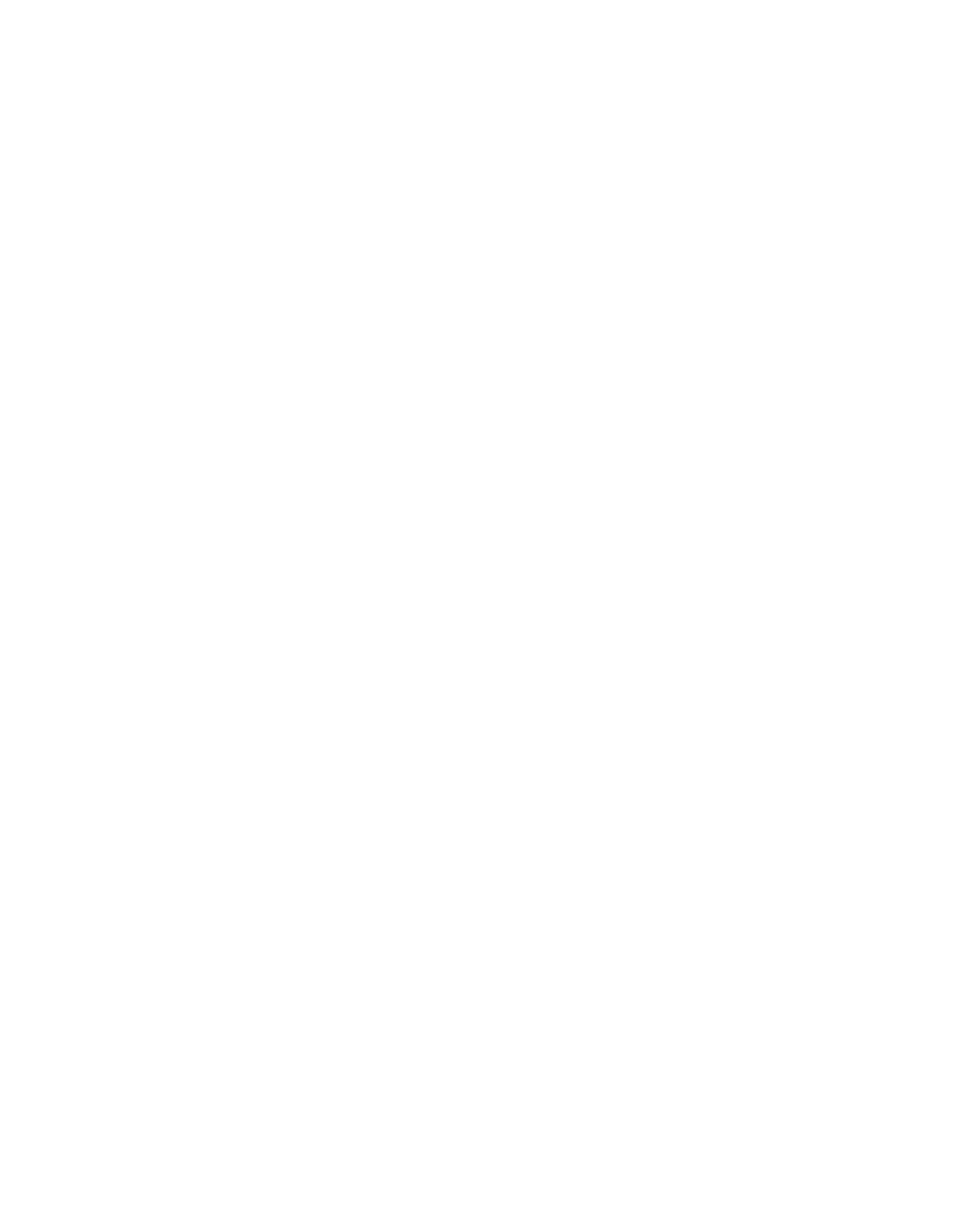

# **DCS – 651 :DotNet LAB**

## **Credits: 02 Semester VI**

## **List Of Practical**

| Module<br>No.  | Content                                                                            | Teaching<br><b>Hours</b> |
|----------------|------------------------------------------------------------------------------------|--------------------------|
| $\mathbf{1}$   | Installation of .net                                                               |                          |
| $\overline{2}$ | Study of VB environment with following details :-                                  |                          |
|                | Form and their types.                                                              |                          |
|                | Intrinsic components - text box, label, combo, list, heck box,                     |                          |
|                | and option button.                                                                 |                          |
|                | Design time properties.                                                            |                          |
|                | Different windows and their uses.                                                  |                          |
| 3              | Design forms to perform mathematical operations like addition, subtraction,        |                          |
|                | multiplication and division using:                                                 |                          |
|                | Text box, labels.                                                                  |                          |
|                | Options to be selected using option, check box and combo box.                      |                          |
| $\overline{4}$ | Design forms to use Date, Time, String, Mathematics functions with help of text    |                          |
|                | box, label, radio button, check box, combo box and command button.                 |                          |
| 5              | Using image control and scroll bar, design form to change height, width of         | 24                       |
|                | image, movement to image. Using picture box and image list, flip the image on      |                          |
|                | click of command button.                                                           |                          |
| 6              | Design explorer using Directory, drive, file list box and common dialog controls.  |                          |
| 7              | Design text editor with menu having copy, cut, paste, select, search, replace the  |                          |
|                | text and load and save the file.                                                   |                          |
| 8              | Design stop watch with faculty of start, stop, reset using timer control, option,  |                          |
|                | label, text box.                                                                   |                          |
| 9              | Practical including Data bound controls like DBgrid, DBcombo,                      |                          |
|                | Textbox, Combo, List, MS Flex grid and Database control like ADO, DAO, RDO to      |                          |
|                | perform insertion, deletion, updation, display, Search.                            |                          |
| 10             | Design MDI form including Menu bar, Toolbar, Status bar.                           |                          |
| 11             | Design the interface to perform following operation on the file like create, open, |                          |
|                | read, write, delete, search.                                                       |                          |